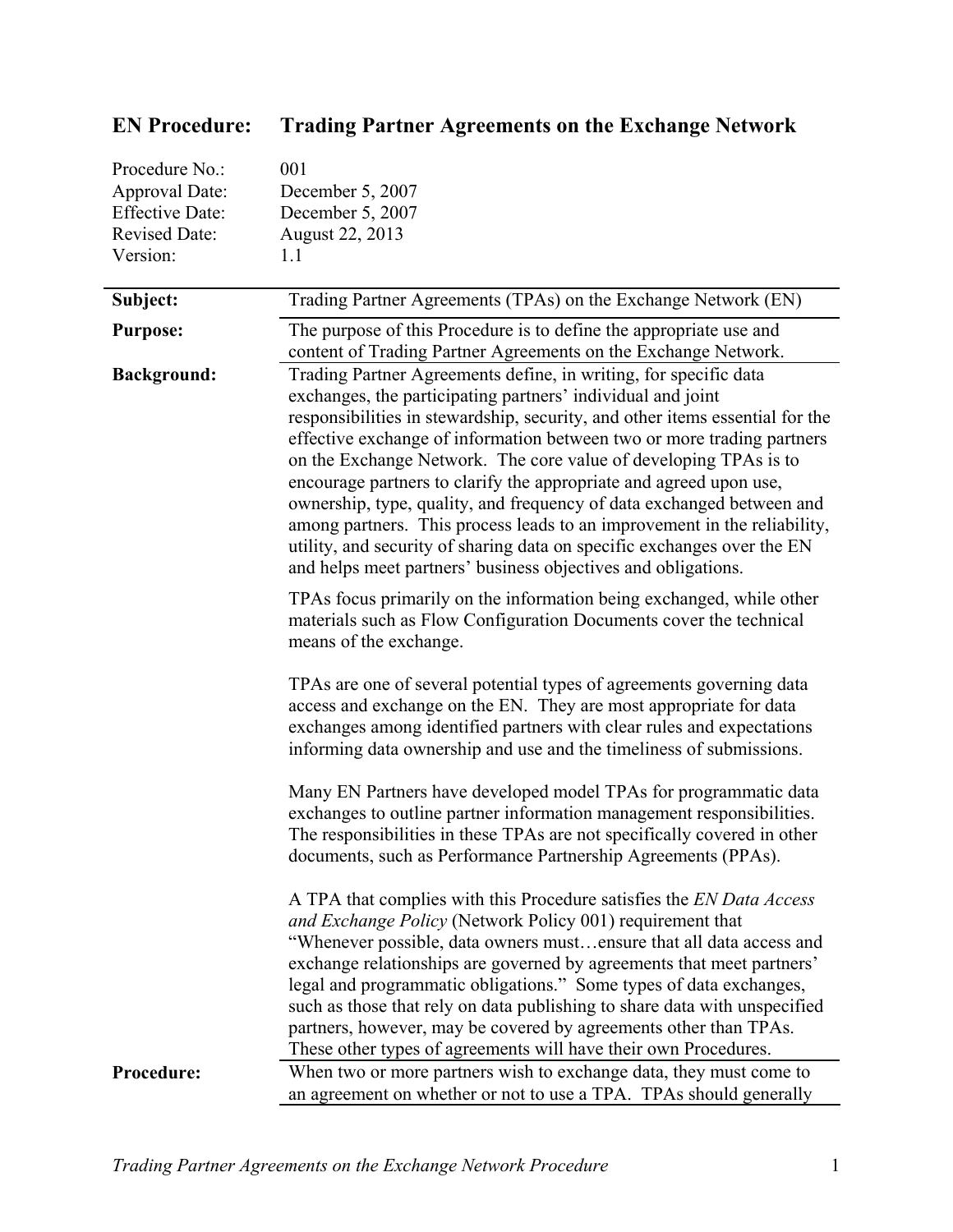|                          | include the elements listed in the guidance document Trading Partner                                                                                                                                                                                                                                                                                                                                                                                                      |
|--------------------------|---------------------------------------------------------------------------------------------------------------------------------------------------------------------------------------------------------------------------------------------------------------------------------------------------------------------------------------------------------------------------------------------------------------------------------------------------------------------------|
|                          | Agreements Analysis and Best Practices, available at:                                                                                                                                                                                                                                                                                                                                                                                                                     |
|                          | http://www.exchangenetwork.net/trading-partner-agreements/.                                                                                                                                                                                                                                                                                                                                                                                                               |
|                          | If existing agreements, such as PPAs and Memoranda of Understanding,<br>individually or together cover these elements, then a separate, stand-<br>alone TPA is unnecessary. When other agreements cover only some of<br>the components, partners should develop a TPA covering the rest; in<br>these situations, the TPAs should also include references to the<br>components covered by other agreements. Additional components may<br>be included in TPAs as necessary. |
| Audience:                | <b>EN Partners</b>                                                                                                                                                                                                                                                                                                                                                                                                                                                        |
| <b>Authorities:</b>      | The authority to ensure ease and security of data access and exchange is<br>contained in the mandate of the Charters of the Exchange Network<br>Leadership Council, Network Technology Board, and Exchange<br>Network Coordination Team, which includes the dual responsibility to<br>"align Network activities with the Network vision and business needs of<br>partners." The Charter is available at:                                                                  |
|                          | http://www.exchangenetwork.net/about/network-management/                                                                                                                                                                                                                                                                                                                                                                                                                  |
| <b>Roles</b> and         | Exchange Network Leadership Council (ENLC):                                                                                                                                                                                                                                                                                                                                                                                                                               |
| <b>Responsibilities:</b> | Ensure compliance with this Procedure.                                                                                                                                                                                                                                                                                                                                                                                                                                    |
|                          | <b>Exchange Network Coordinating Team:</b><br>Ensure that supporting materials (e.g., model TPAs) and related<br>resources are available to encourage EN Partners to develop and use<br>TPA <sub>s</sub> .<br>Answer EN Partner questions on data exchange agreements.<br>$\bullet$<br>Provide supporting materials to EN Partners, such as templates for<br>$\bullet$<br>statements to be used in lieu of developing TPAs.                                               |
|                          | Network Technology Board (NTB):                                                                                                                                                                                                                                                                                                                                                                                                                                           |
|                          | Participate in and encourage the development of model TPAs<br>through work with data exchange workgroups.                                                                                                                                                                                                                                                                                                                                                                 |
|                          | Trading Partners:<br>Discuss the scope of and expectations for each data exchange and<br>develop a TPA as necessary.<br>Maintain a copy of the TPA, and modify the TPA as needed and<br>appropriate.                                                                                                                                                                                                                                                                      |
| <b>Definitions:</b>      | Definitions for general EN terminology can be found in Appendix A of<br>the Exchange Network Policy Framework Implementation Policy<br>(Network Policy $#000$ ), available at:<br>http://www.exchangenetwork.net/about/network-management/network-                                                                                                                                                                                                                        |
| <b>Related</b>           | policy-framework/<br>A comprehensive list of documents, including Procedures, Standards,                                                                                                                                                                                                                                                                                                                                                                                  |
| <b>Documents:</b>        | and Guidance related to this Procedure, is presented in Appendix A and                                                                                                                                                                                                                                                                                                                                                                                                    |

*Trading Partner Agreements on the Exchange Network Procedure* 2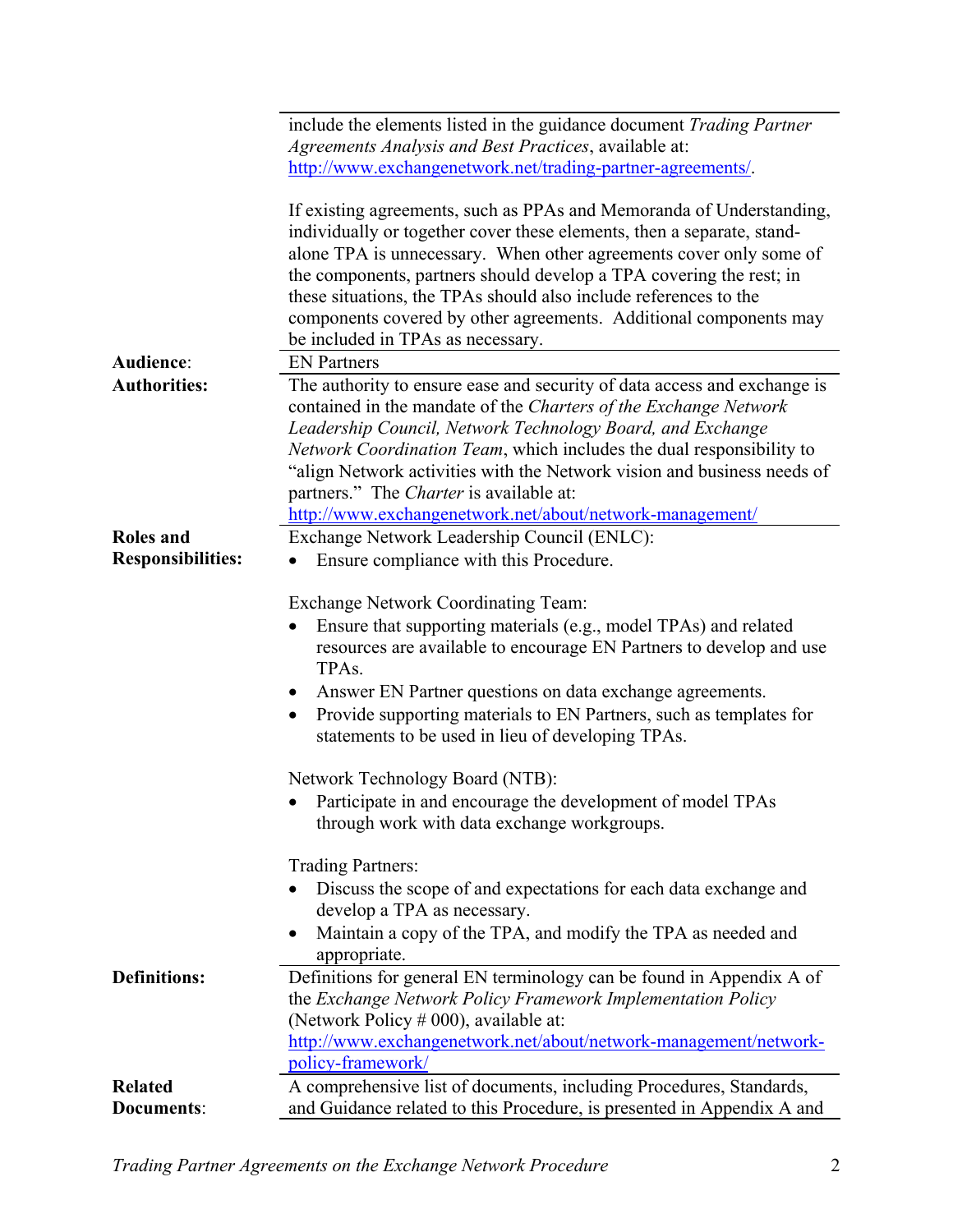|                      | at: http://www.exchangenetwork.net/trading-partner-agreements/.                                                                                                                                                                                                                                                                                                              |
|----------------------|------------------------------------------------------------------------------------------------------------------------------------------------------------------------------------------------------------------------------------------------------------------------------------------------------------------------------------------------------------------------------|
|                      | All relevant Procedures and Standards are mandatory and must be<br>followed to ensure compliance with this Procedure.                                                                                                                                                                                                                                                        |
|                      | Trading partners may use or adapt the sample TPA presented at<br>http://www.exchangenetwork.net/trading-partner-agreements/. Trading<br>partners may choose to modify these samples depending on the<br>complexity of the exchange, the unique issues for the exchange, the<br>existence of other agreements, and the relationship between or among<br>the trading partners. |
| <b>Waivers:</b>      | Compliance with this Procedure is mandatory unless a waiver is<br>obtained and documented as described in the waivers section of the<br>Exchange Network Policy Framework Implementation Policy (000).                                                                                                                                                                       |
| Re-approval<br>Date: | Every two years, the ENLC will review this Procedure, make changes if<br>necessary, and re-approve it in its current or modified form or repeal it<br>if appropriate.                                                                                                                                                                                                        |
| <b>Contact:</b>      | Exchange Network Coordinator. Contact information is available at:<br>http://www.exchangenetwork.net/about/contacts/                                                                                                                                                                                                                                                         |